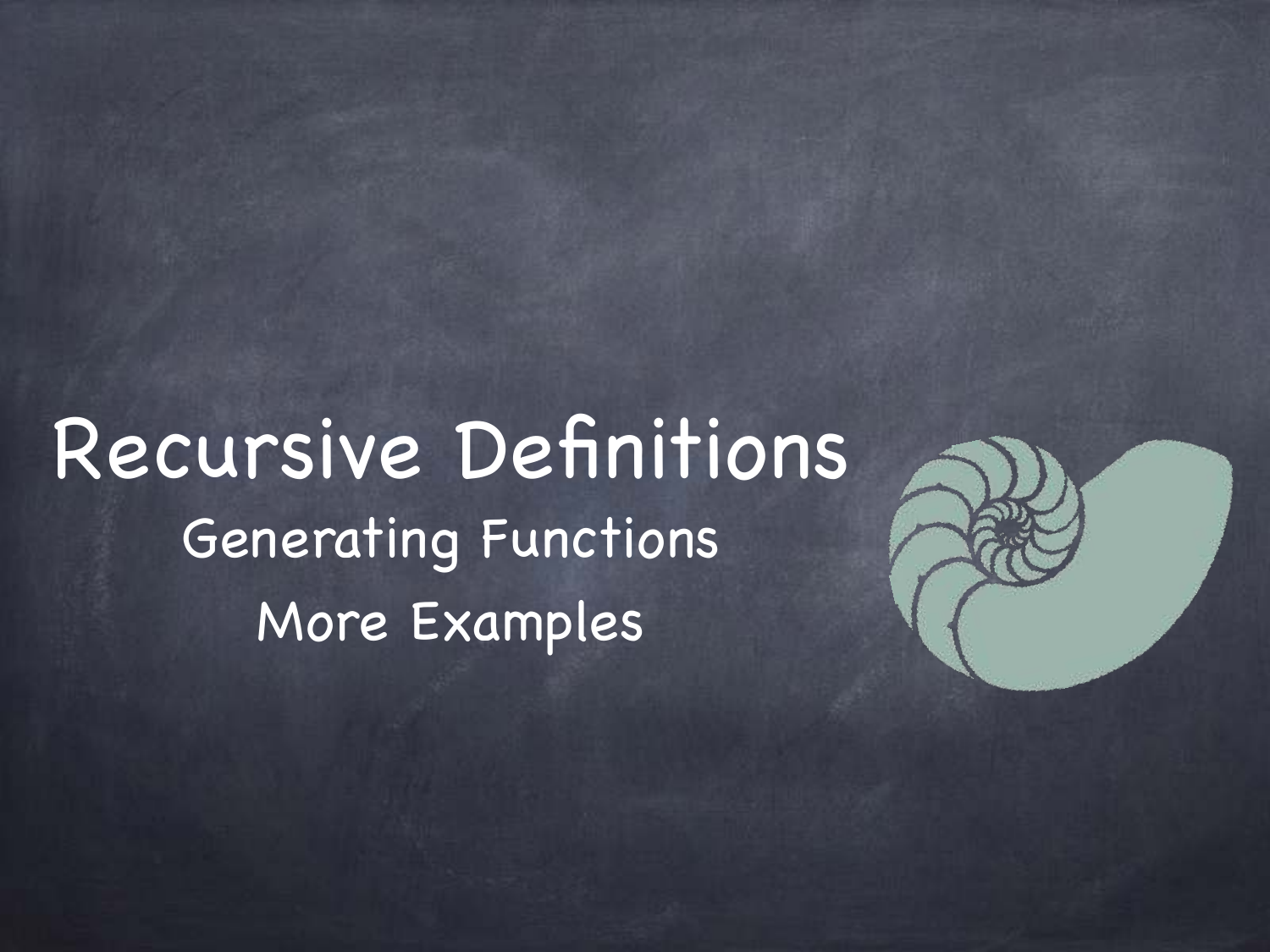# Generating Functions

For f : N→R, we defined **Gf(X)** ≜ **Σk≥0 f(k)**⋅**X<sup>k</sup>** The extended binomial theorem

acall

e.g.,  $G_f(X) = 1/(1-aX)^b$  for  $f(k) = (-a)^k \cdot$  $\sqrt{2}$  $-\mathsf{b}$ k )

**O** Combinations: e.g.,  $G_h(X) = G_f(X) + G_g(X)$ , where  $h(k)=f(k)+g(k)$  $G_q(X) = \alpha X G_f(X)$ , where  $g(0) = 0$ ,  $g(k) = \alpha f(k-1)$   $\forall k > 0$  $G_h(X) = (1+\alpha X) G_f(X)$ , where h(0)=f(0), h(k) = f(k) +  $\alpha f(k-1)$   $\forall k>0$ From recurrence relations **e.g., If f(0) = c.** f(1) = d. f(n) = a⋅f(n-1) + b⋅f(n-2),  $\forall n \ge 2$  $G_f(X) = (c + (d-ac)X)/(1-aX-bX^2)$  $e.g.,$  If  $g(k) = \sum_{j=0}^{k} t_{0} k f(j)$  $G_q(X) = G_f(X)/(1-X)$  $\circ$ 

 $= \begin{pmatrix} D+K-1 \end{pmatrix} \cdot a^k$ , for b $\in \mathbb{Z}^+$ 

 $\overline{ }$ 

b+k-1

k )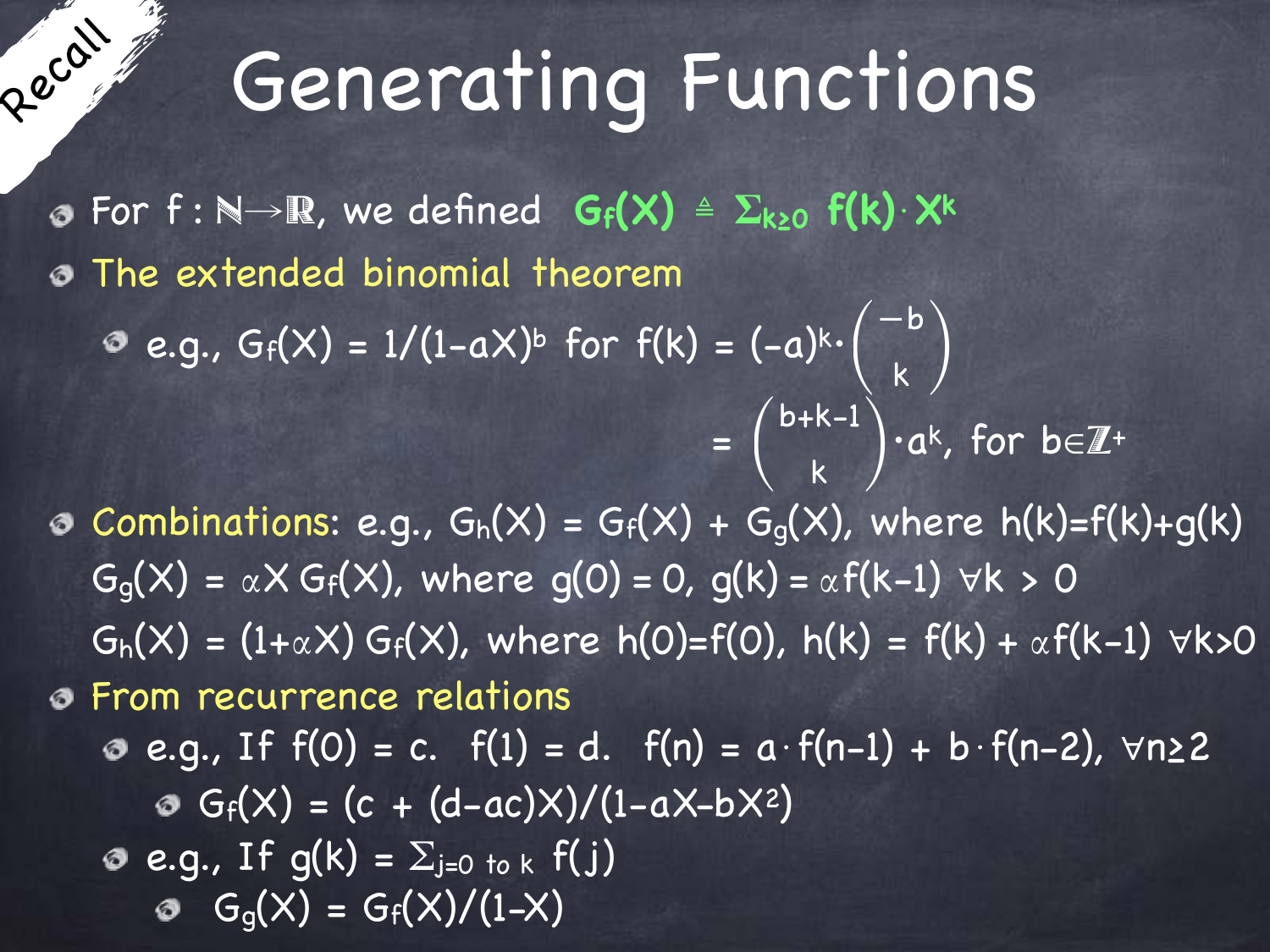**e.g., g(k)** =  $\Sigma_{j=0 \text{ to } k}$  (j+1)<sup>2</sup>  $G_{g}(X) = G_{f}(X)/(1-X)$  where  $f(j) = (j+1)^{2}$  $\bullet$  Consider  $G(X) = 1 + X + X^2 + ... = 1/(1-X)$  $G'(X) = 1 + 2 \cdot X + 3 \cdot X^2 + ... = 1/(1-X)^2$  $\bullet$  Let H(X) = X G(X) = X + 2⋅X<sup>2</sup> + 3⋅X<sup>3</sup> + … = X/(1-X)<sup>2</sup>  $\bullet$  So H'(X) = 1 + 2<sup>2</sup>⋅X + 3<sup>2</sup>⋅X<sup>2</sup> + … = 1/(1-X)<sup>2</sup> + 2X/(1-X)<sup>3</sup>  $= (1+\times)/(1-\times)^3$ is the generating function of  $f(j) = (j+1)^2$ .  $G_{q}(X) = (1+X)/(1-X)^{4}$ . Exercise: use ext. binomial theorem to compute coeff. of X<sup>k</sup> Generating Functions For Series Summation Calculus! Alternately, from extended binomial theorem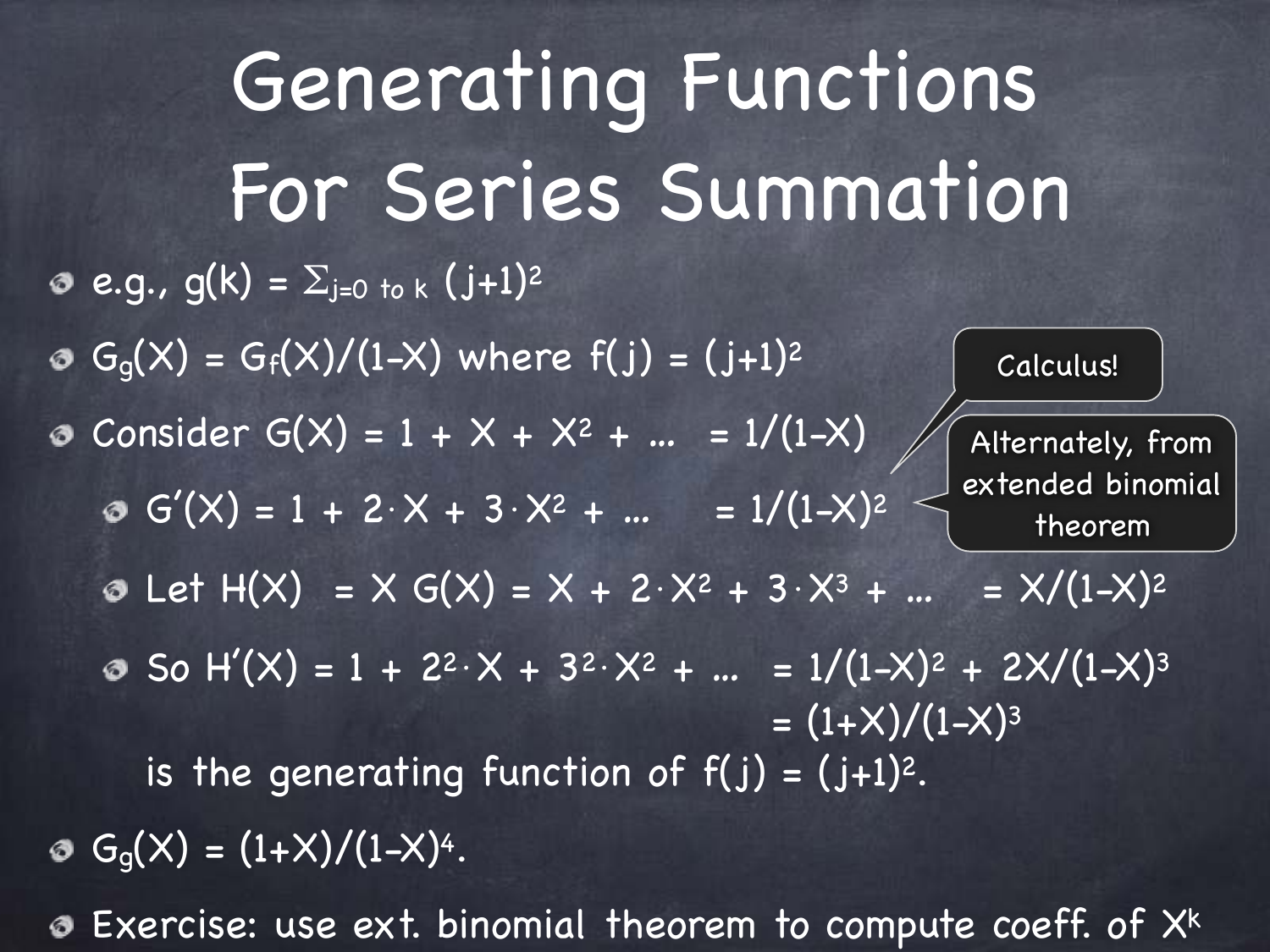e.g., Let f(n) = number of ways to throw n unlabelled balls into d labelled bins (for some fixed number d) Solution 1: Use stars and bars  $\bullet$  Solution 2: Reason about Gf(X)  $\bullet$  Coefficient of  $X^n$  in Gf(X) must count the number of (non-negative integer) solutions of  $n_1 + ... + n_d = n$  $\odot$  Can write  $G_f(X) = (1 + X + X^2 + ...)$ d  $\bullet$  So, Gf(X) =  $[1/(1-X)]^d = (1-X)^{-d}$ Coefficient of  $X^n = \begin{pmatrix} 1 & 1 & 0 \\ 0 & 1 & 0 \end{pmatrix} (-1)^n$  $= d \overline{(d+1)...(d+n-1) / n!} = C(d+n-1,n)$  $\overline{\mathcal{L}}$ −d n ) For Counting Combinations Generating Functions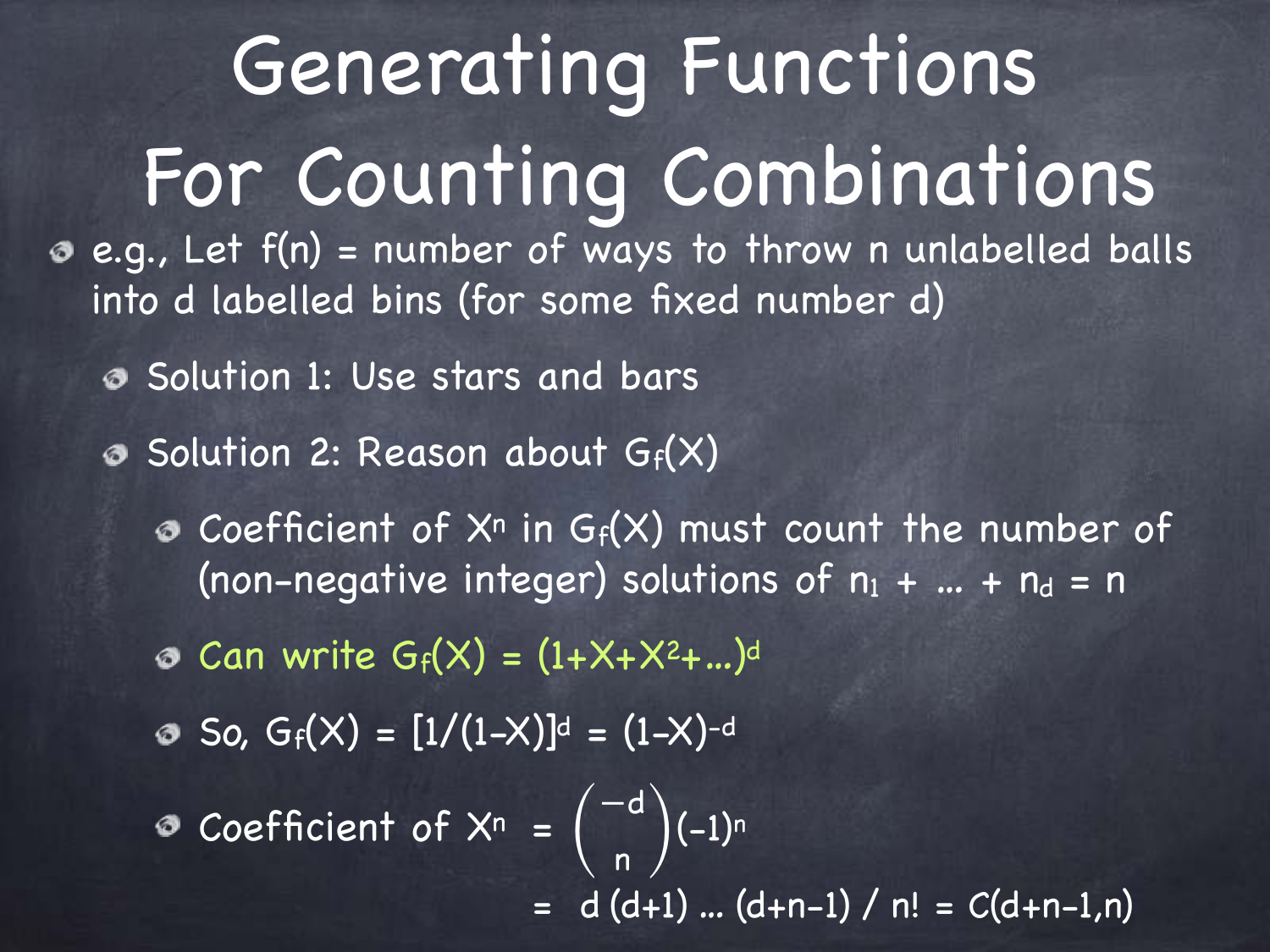$\bullet$  f(0) = c. f(1) = d. f(n) = a⋅f(n-1) + b⋅f(n-2)  $\forall$ n≥2.

- $\bullet$  Suppose  $X^2$   $aX b = 0$  has two distinct (possibly complex) solutions, x and y
- Claim: ∃**p,q** ∀**n f(n) = p**⋅**xn + q**⋅**y<sup>n</sup>**

Recall

- $\theta$  Let p=(d-cy)/(x-y), q=(d-cx)/(y-x) so that base cases n=0,1 work
- Inductive step: for all k≥2 Induction hypothesis:  $\forall n \leq t$ . 1  $\leq n \leq k-1$ ,  $f(n) = px^n + qy^n$ To prove:  $f(k) = px^{k} + qy^{k}$

$$
\Phi f(k) = a \cdot f(k-1) + b \cdot f(k-2)
$$
  
=  $a \cdot (px^{k-1}+qy^{k-1}) + b \cdot (px^{k-2}+qy^{k-2}) - px^k - qy^k + px^k + qy^k$   
=  $- px^{k-2}(x^2-ax-b) - qy^{k-2}(y^2-ay-b) + px^k + qy^k = px^k + qy^k$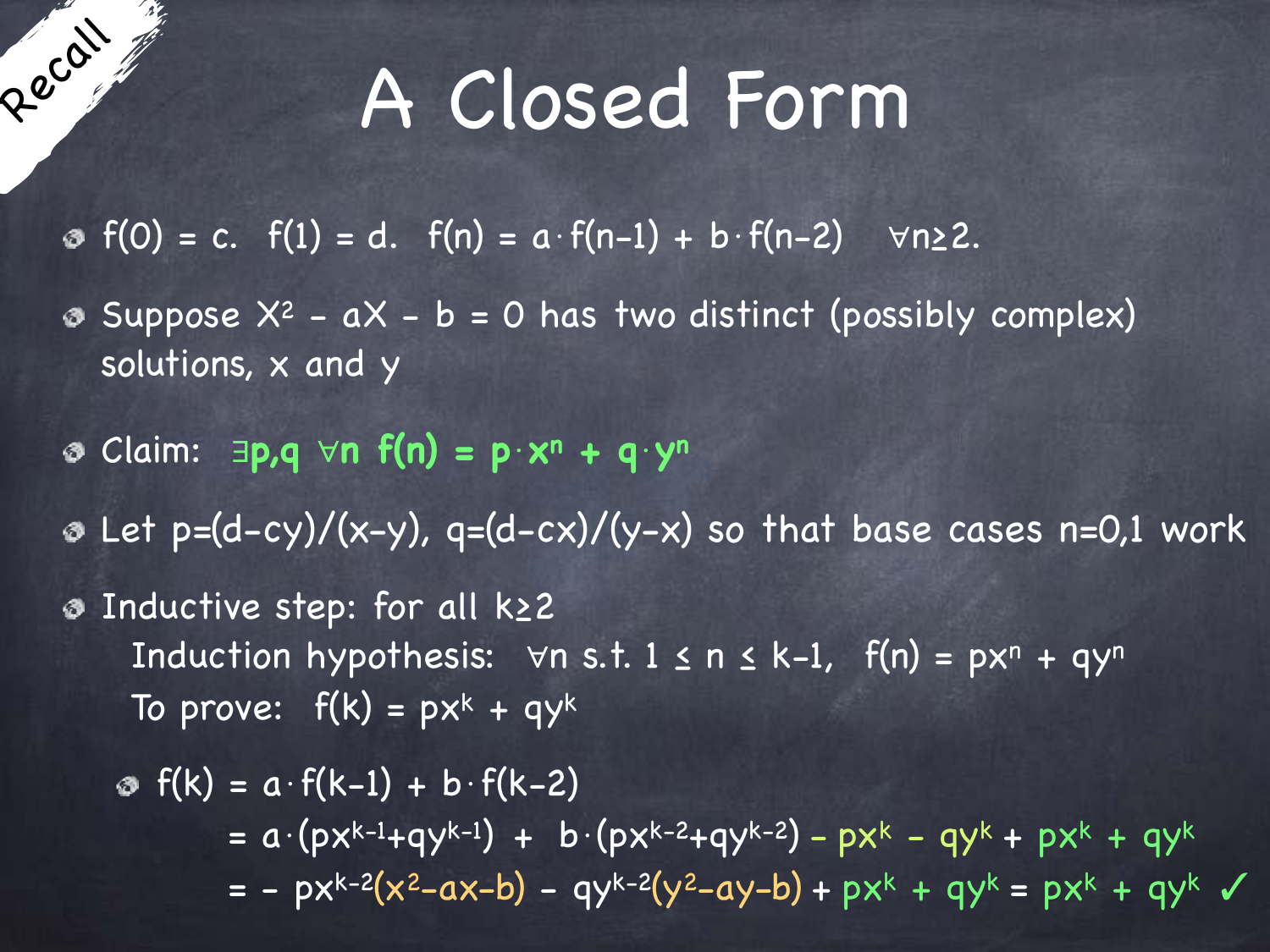$\bullet$  f(0) = c. f(1) = d. f(n) = a⋅f(n-1) + b⋅f(n-2)  $\forall$ n≥2.

- $\bullet$  Suppose  $X^2$   $aX b = 0$  has only one solution  $x \ne 0$ i.e.,  $X^2$  -  $aX - b = (X-x)^2$ , or equivalently, a=2x, b=-x<sup>2</sup>
- Claim: ∃**p,q** ∀**n f(n) = (p + q**⋅**n)x<sup>n</sup>**

Recall

- $\infty$  Let  $p = c$ ,  $q = d/x-c$  so that base cases n=0,1 work
- Inductive step: for all k≥2 Induction hypothesis:  $\forall n \leq t$ . 1  $\leq n \leq k-1$ ,  $f(n) = (p + qn)y^n$ To prove:  $f(k) = (p+qk)x^{k}$

$$
\begin{aligned}\n\Phi \ f(k) &= a \cdot f(k-1) + b \cdot f(k-2) \\
&= a \ (p+qk-q)x^{k-1} + b \cdot (p+qk-2q)x^{k-2} - (p+qk)x^k + (p+qk)x^k \\
&= -(p+qk)x^{k-2}(x^2-ax-b) - qx^{k-2}(ax+2b) + (p+qk)x^k = (p+qk)x^k\n\end{aligned}
$$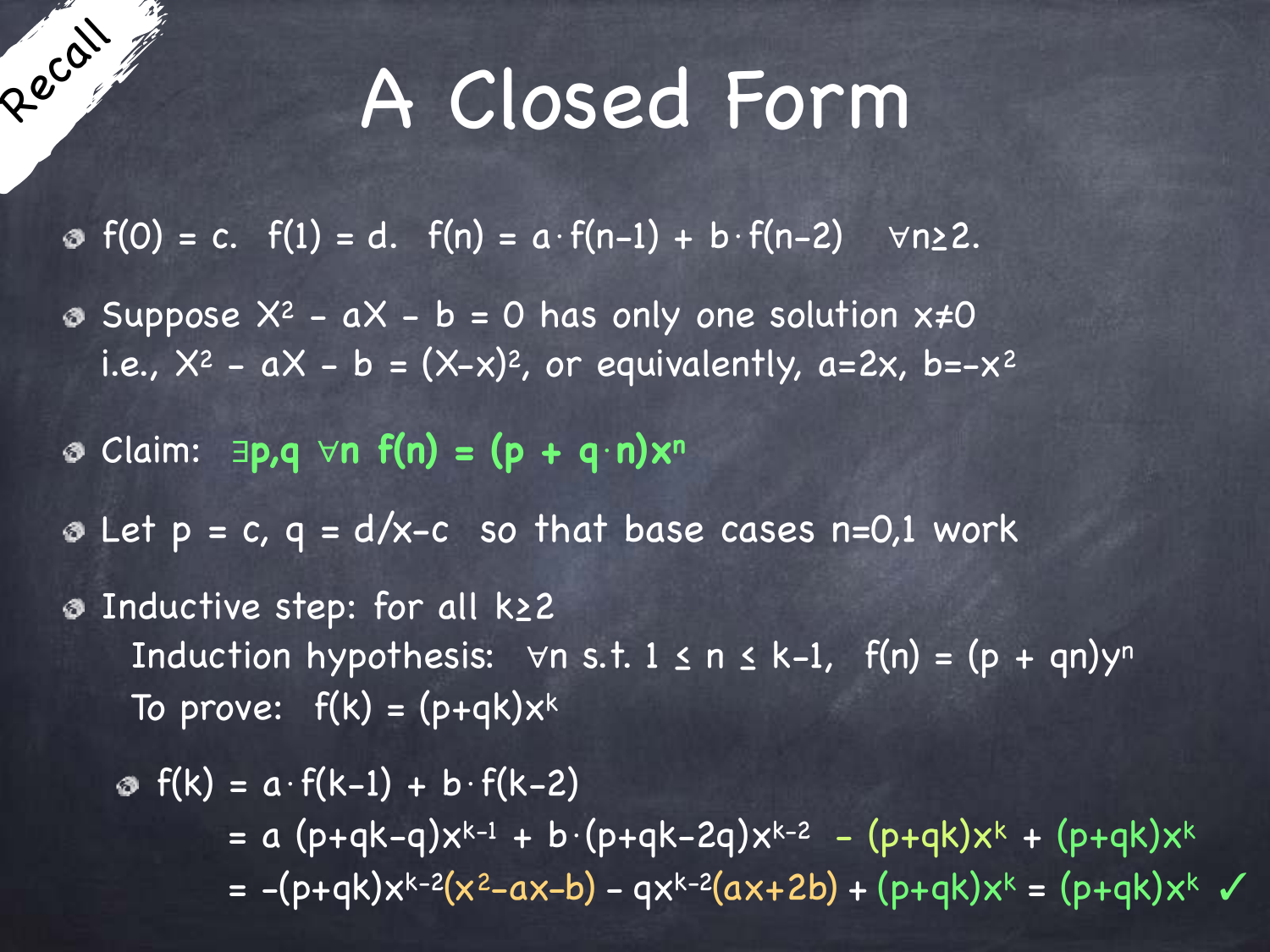**8** Recall:  $G_f(X) = (c + (d-ac)X)/(1-aX-bX^2)$  $\circ$  f(0) = c. f(1) = d. f(n) = a⋅f(n-1) + b⋅f(n-2)  $\forall$ n≥2.

- $\circ$  Let  $G_f(X) = (\alpha + \beta X)/(1-aX-bX^2)$ . i.e.,  $\alpha = c$ ,  $\beta = d-ac$ .  $\bullet$  Writing Z = X<sup>-1</sup>, we have G<sub>f</sub>(X) = ( $\alpha$ Z<sup>2</sup>+  $\beta$ Z)/(Z<sup>2</sup>-aZ-b)
- $\overline{\circ}$  Let  $(Z^2-aZ-b) = (Z-x)(Z-y)$ 
	- $a = x+y$ ,  $-b = xy$
	- $\bullet$   $(1-aX-bX^2) = (1-xX)(1-yX)$

Two cases: x≠y and x=y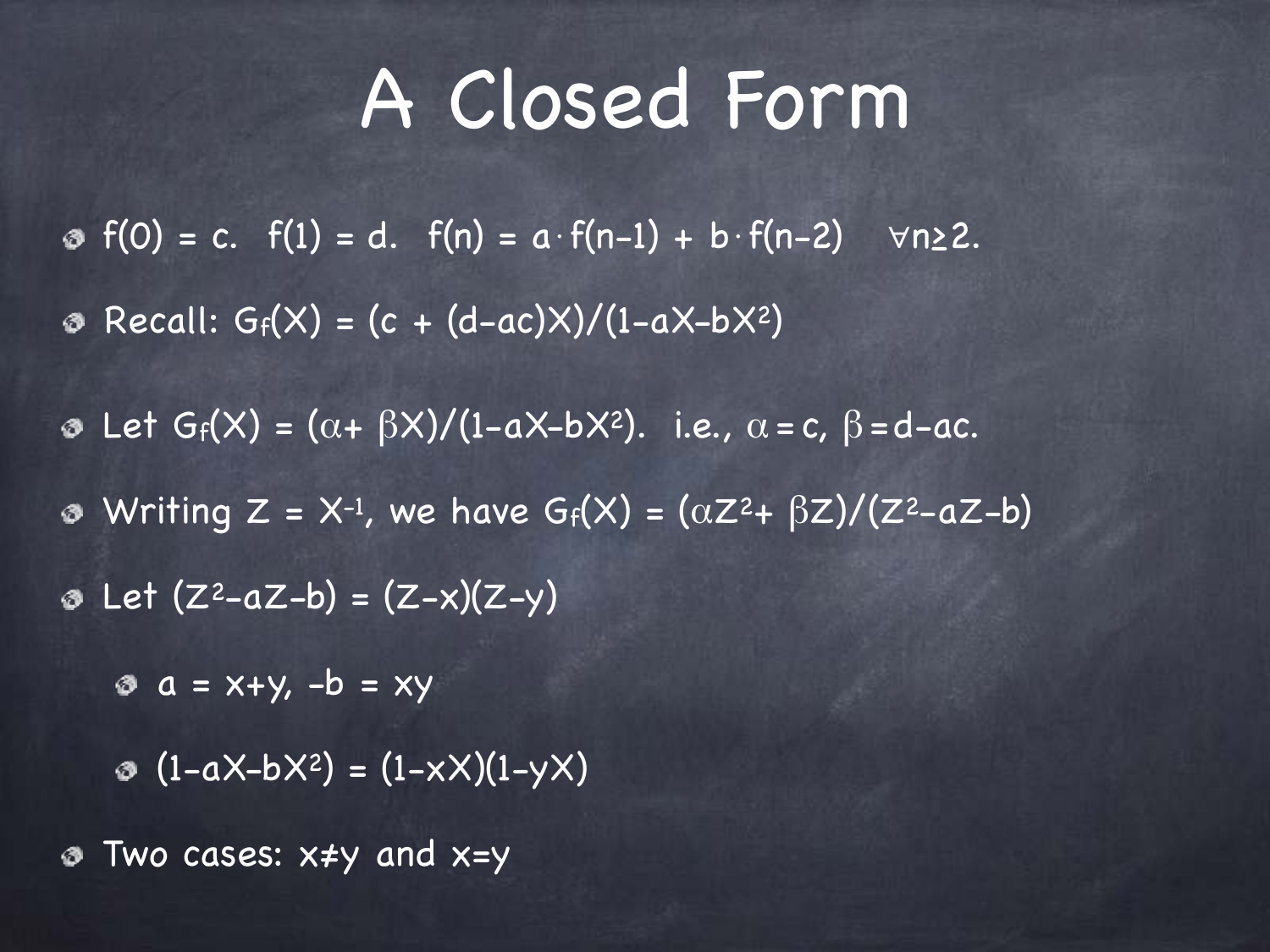Case 1: x≠y.  $\bullet$  f(0) = c. f(1) = d. f(n) = a⋅f(n-1) + b⋅f(n-2)  $\forall$ n≥2.  $G_f(X) = (\alpha + \beta X) / [(1 - xX)(1 - yX)]$  where  $\alpha = c$ ,  $\beta = d - ac$ ,  $\alpha = x + y$ ,  $-b = xy$ .

 $\theta$  1/[(1-xX)(1-yX)] = [ 1/(1-xX) - 1/(1-yX) ]/[X(x-y)]

**8** Recall,  $1/(1-xX) = \sum_{k\geq 0} (xX)^k$ 

**3** So,  $G_f(X) = (\alpha/X + \beta)/(x-y) \cdot \Sigma_{k \ge 0} (xX)^k - (yX)^k$ =  $\Sigma_{k\geq 1}$   $\alpha(x\cdot (x\cdot x)^{k-1} - y\cdot (y\cdot x)^{k-1})/(x-y) + \Sigma_{k\geq 0}$   $\beta((x\cdot x)^{k}-(y\cdot x)^{k})/(x-y)$ =  $\Sigma_{k\geq0}$  (px<sup>k</sup>+qy<sup>k</sup>)⋅X<sup>k</sup>, where p =  $(\alpha x+\beta)/(x-y)$ , q =  $(\alpha y+\beta)/(y-x)$ 

 $\phi$  f(n) = coefficient of  $X^n = px^n + qy^n$ 

 $\alpha$   $\alpha$  = c,  $\beta$  = d-ac = d-(x+y)c  $\Rightarrow$  p = (d-yc)/(x-y), q = (d-xc)/(y-x),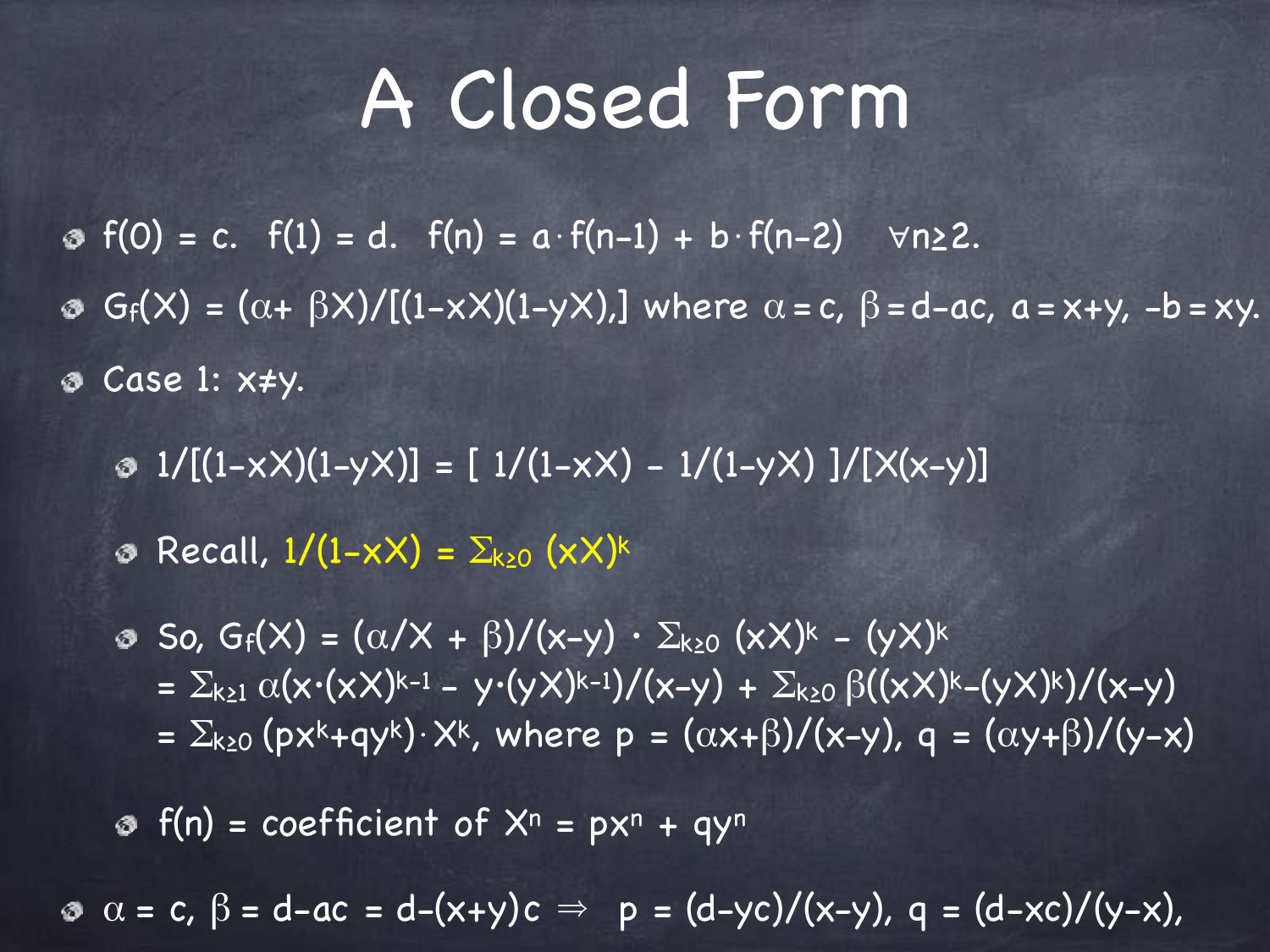Case 2: x=y≠0.  $\circ$  f(0) = c. f(1) = d. f(n) = a⋅f(n-1) + b⋅f(n-2)  $\forall$ n≥2.  $G_f(X) = (\alpha + \beta X)/[(1-xX)(1-yX)]$  where  $\alpha = c$ ,  $\beta = d - ac$ ,  $\alpha = x+y$ ,  $-b = xy$ .

 $G_f(X) = (\alpha + \beta X)/(1-XX)^2$ **8** Recall,  $1/(1-x)(2) = \sum_{k\ge0} (k+1) x^k \cdot x^k$  $\sigma$   $(\alpha + \beta X)/(1-\overline{X})^2 = \sum_{k\geq 0} (\alpha + \beta X) \cdot (k+1) \cdot X^k \cdot X^k$  $= \sum_{k\geq 0} (\alpha \cdot (k+1) \cdot x^k + \beta \cdot k \cdot x^{k-1}) \cdot x^k$ =  $\Sigma_{k\geq0}$  (p+ qk)x<sup>k</sup>·X<sup>k</sup>, where p =  $\alpha$ , q =  $(\alpha+\beta)/x$ )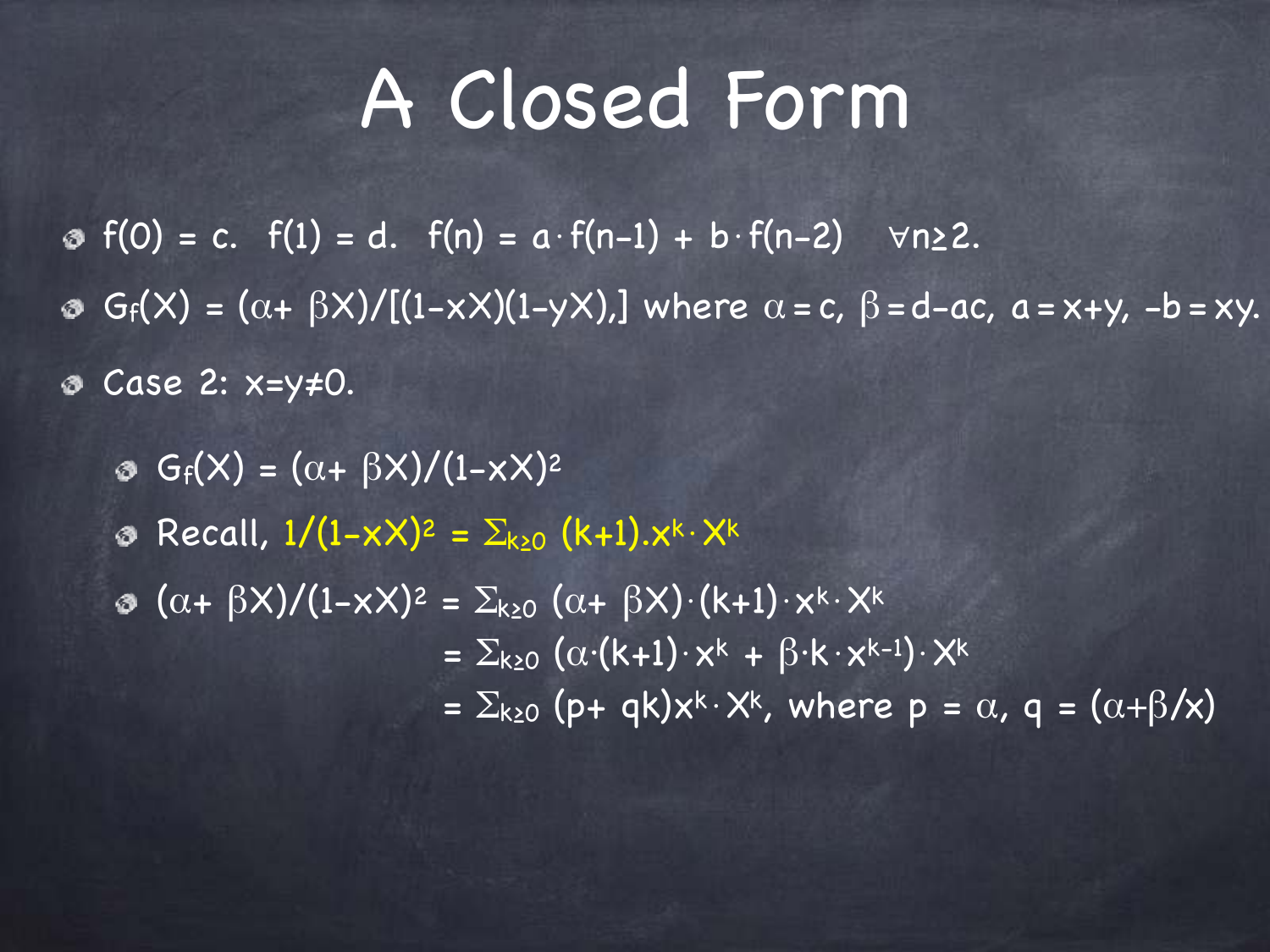### Catalan Numbers

How many paths are there in the grid from (0,0) to (n,n) without ever ◈ crossing over to the y>x region?

Any path can be constructed as follows

Pick minimum k>0 s.t. (k,k) reached

 $\phi$  (0,0)  $\rightarrow$  (1,0)  $\Rightarrow$  (k,k-1)  $\rightarrow$  (k,k)  $\Rightarrow$  (n,n) where  $\Rightarrow$  denotes a Catalan path

 $\bullet$  Cat(n) =  $\Sigma_{k=1 \text{ to } n}$  Cat(k-1) $\cdot$ Cat(n-k)  $\odot$  Cat(0) = 1

1, 1, 2, 5, 14, 42, 132, …

Recall

e.g.,  $42 = 1.14 + 1.5 + 2.2 + 5.1 + 14.1$ 

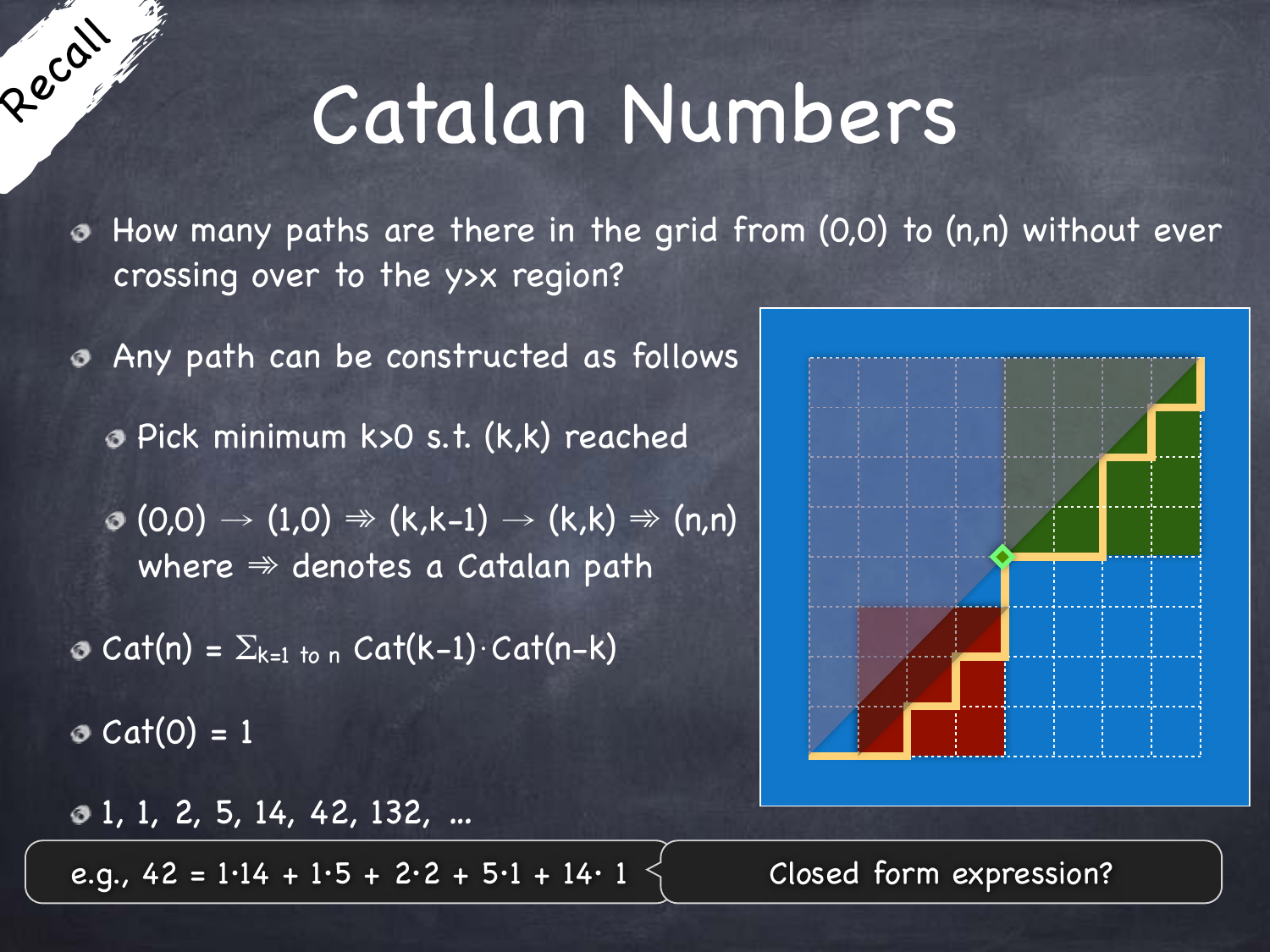#### Catalan Numbers

 $\odot$  Cat(n) =  $\Sigma_{k=1 \text{ to } n}$  Cat(k-1) $\cdot$ Cat(n-k)  $\forall$ n>=1  $\bullet$  Cat(n)  $X^n = \sum_{k=1 \text{ to } n} Cat(k-1) \cdot Cat(n-k) \cdot X^n$ = term of  $X^n$  in  $X \cdot (\sum_{k\geq 1} Cat(k-1) X^{k-1}) \cdot (\sum_{k\leq n} Cat(n-k) X^{n-k})$ ,  $\forall n \geq -1$  $\bullet$  For n=0, we have Cat(0)  $X^0 = 1$  $G_{\text{Cat}}(X) = 1 + X G_{\text{Cat}}(X) G_{\text{Cat}}(X)$ **Solving for G in**  $X \cdot G^2$  - G + 1 = 0, we have  $G=[1\pm\sqrt{(1-4X)}]/(2X)$ We need  $\mathsf{lim}_{\mathsf{X}\rightarrow\mathsf{O}}$   $\mathsf{G}_{\mathsf{cat}}(\mathsf{X})$  =  $\mathsf{Cat}(\mathsf{O})$  =  $1$   $\quad$   $\quad$   $\quad$  L'Hôpital's Rule  $\bullet$  lim<sub>X→0</sub>  $[1\pm\sqrt{(1-4\lambda)}]/(2\lambda) = \lim_{x\to 0} \pm (-4/[2\sqrt{(1-4\lambda)}])/2 = \pm (-1)$  $\bullet$  So we take  $G_{cat}(X) = [1 - \sqrt{(1 - 4X)}]/(2X)$  $\bullet$  Then, what is the coefficient of  $X^n$  in  $G_{cat}(X)$ ?